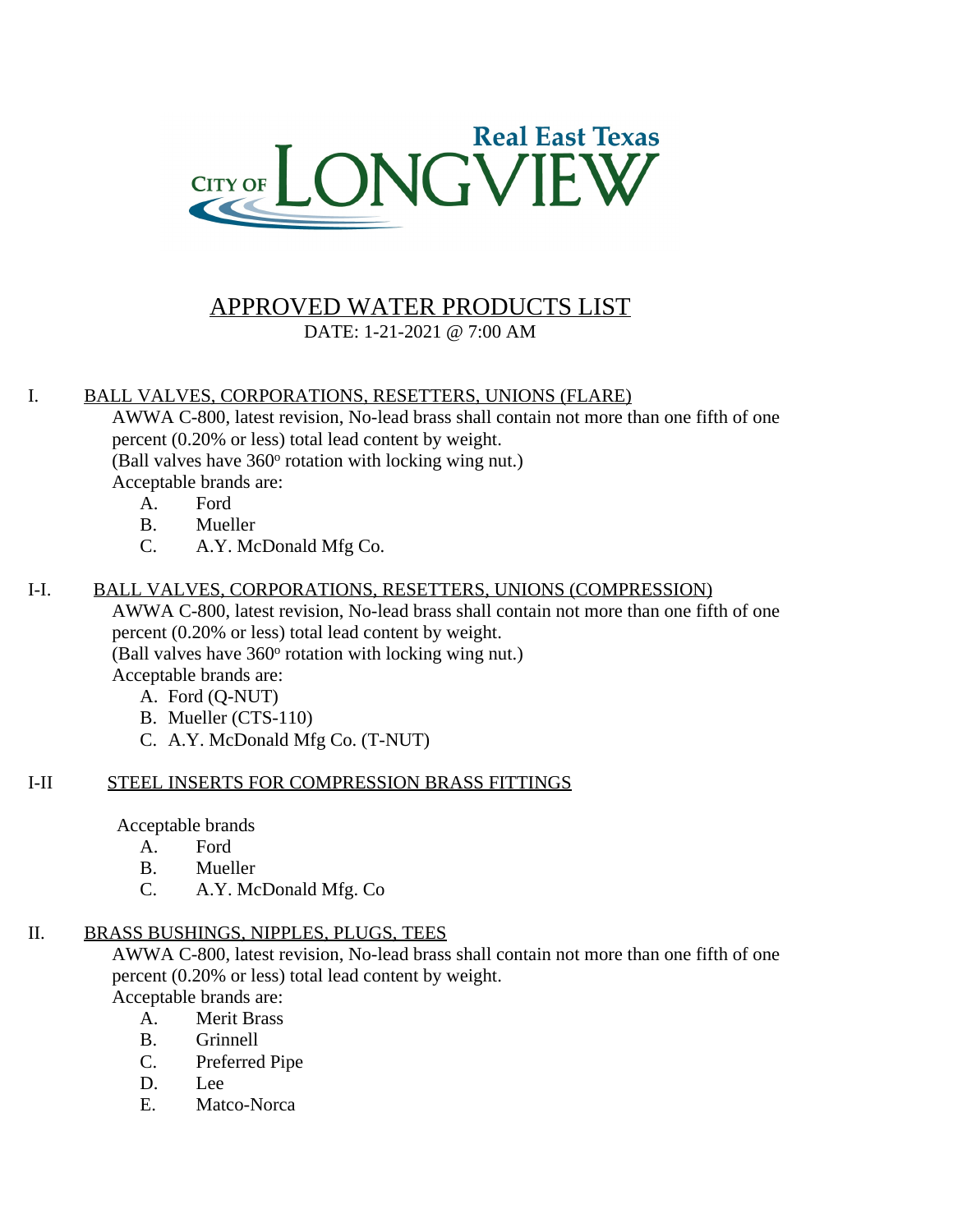### III. BRASS GATE VALVES

AWWA C-800, latest revision, No-lead brass shall contain not more than one fifth of one percent (0.20% or less) total lead content by weight. Acceptable brands are:

- A. Grinnell
- B. Crane
- C. Milwaukee
- D. Hammond
- E. Nibco
- F. Matco-Norca

#### IV. COPPER FITTINGS

- Acceptable brands are:
	- A. Mueller Brass
	- B. Grinnell
	- C. Nibco

## V. COPPER TUBING

Type "K" soft copper – for water services  $\frac{3}{4}$ " to 1" Type "L" hard copper – for  $1\frac{1}{2}$ " and 2" copper Acceptable brands are:

- A. Mueller
- B. Wolverine
- C. Cambridge Lee Halstead, Reading
- D. Cerro

#### VI. POLY TUBING SDR-9 200 PSI CTS 1" AND  $\frac{3}{4}$ "

Acceptable brands are:

A. Endotrace

## VI. GALVANIZED FITTINGS

Acceptable brands are:

- A. Grinnell
- B. Southern Nipple
- C. Union

### VII. DUCTILE IRON PIPE

Pressure Class Domestic only Acceptable brands are:

- A. U.S. Pipe
- B. Griffin
- C. American Cast Iron Pipe Co.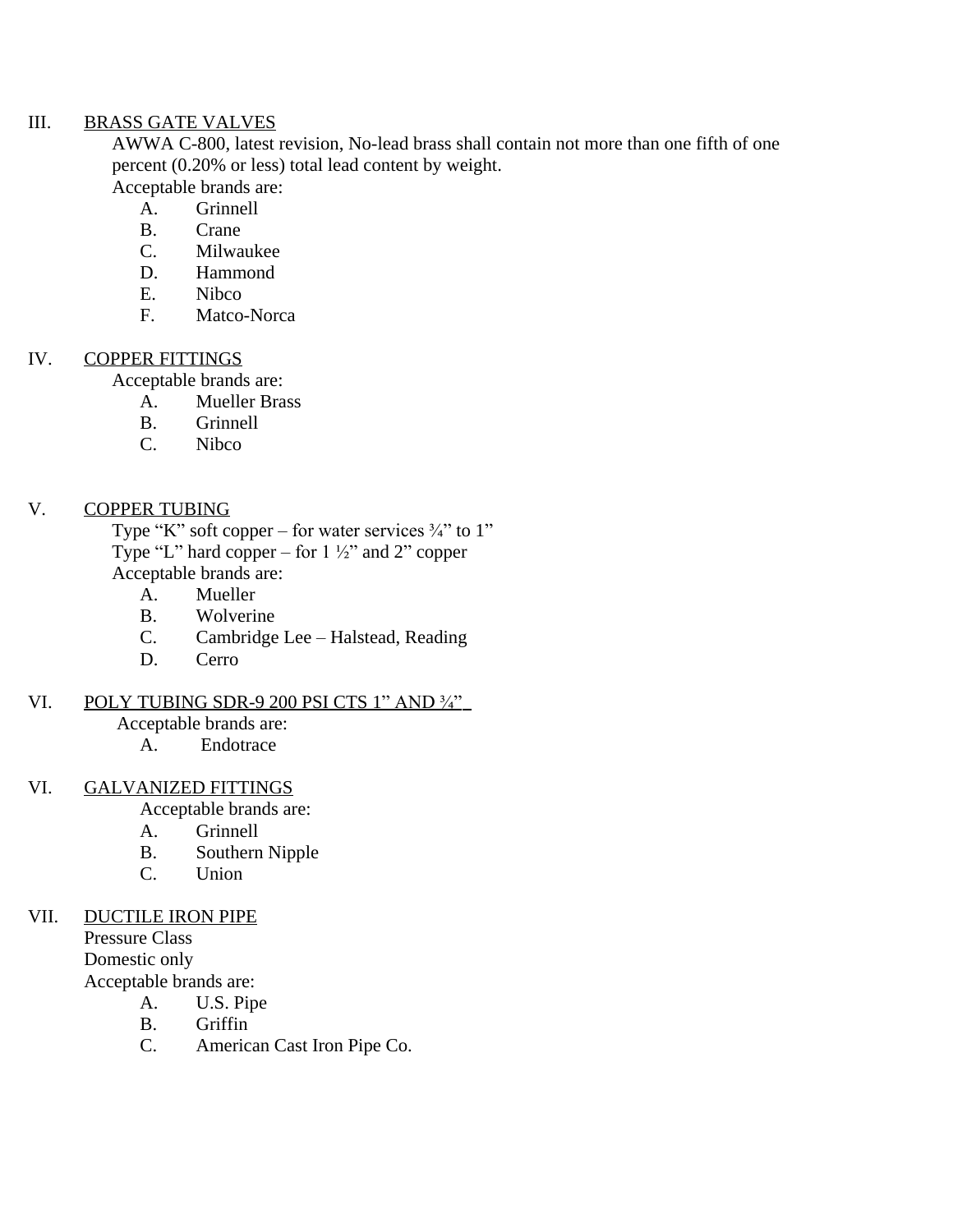#### VIII. DUCTILE IRON RETAINER GLANDS

Acceptable brands are:

- A. Tyler Pipe
- B. U.S. Pipe<br>C. Sigma
- Sigma

### VIII-I MECHANICAL JOINT RESTRAINT FOR PVC AND DI PIPE Acceptable brands are:

A. Star

- B. Smith Blair Cam-lock
- C. Ford Uni-Flange
- D. Ebaa Iron Megalug
- E. Tyler Union

## IX. CAST IRON FITTINGS Class 350 Short body D.I.

Acceptable brands are:

- A. Tyler Pipe
- B. Sigma
- C. American Cast Iron Pipe Co.
- D. Serampore
- E. Star pipe
- F. Accucast
- G. Nacip

## X. CAST IRON VALVES

AWWA C-509 R/S "550 Coated Epoxy" Domestic only Acceptable brands are:

- A. Mueller
- B. American flow control / American Darling
- C. M & H
- D. Clow R/S

### XI. CAST IRON TAPPING VALVES

AWWA C-509 R/S

Domestic only

- A. American flow control / American Darling
- B. Mueller
- C. M & H
- D. Clow R/S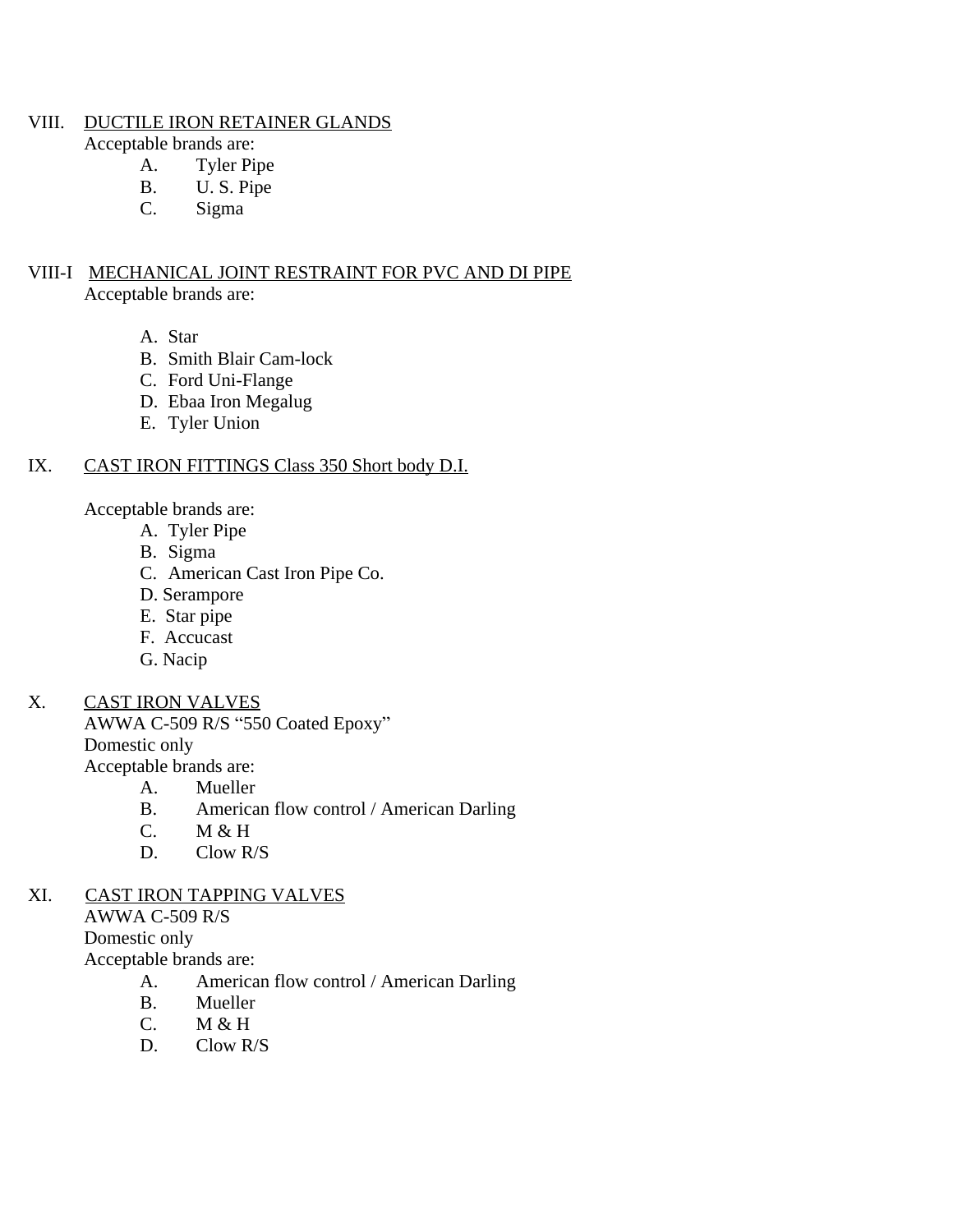#### XII. Deleted cast iron tapping sleeves

XIII. TAPPING SLEEVES FULL CIRCLE ALL STAINLESS STEEL Full circle all stainless steel with stainless steel nuts and bolts Acceptable brands are:

- A. Smith Blair
- B. JCM
- 
- C. Ford<br>D. Roma Romac

## XIV. FITTINGS FOR SCHEDULE 40 PVC

Acceptable brands are:

- A. Spears
- B. Lasco
- C. Nibco

## XV. FITTINGS FOR DR 26 " Sewer Fittings"

Acceptable brands are:

- A. Multi-fitting
- B. Plastic Trends / Royal Building Products
- C. Vassallo
- D. GPK
- E. Tigre
- F. IPEX
- XVI. VALVE BOXES AND LIDS

Plastic

Acceptable brands are:

A. Ameter

## XVII. PLUGS

Plastic Acceptable brands are:

A. Vassallo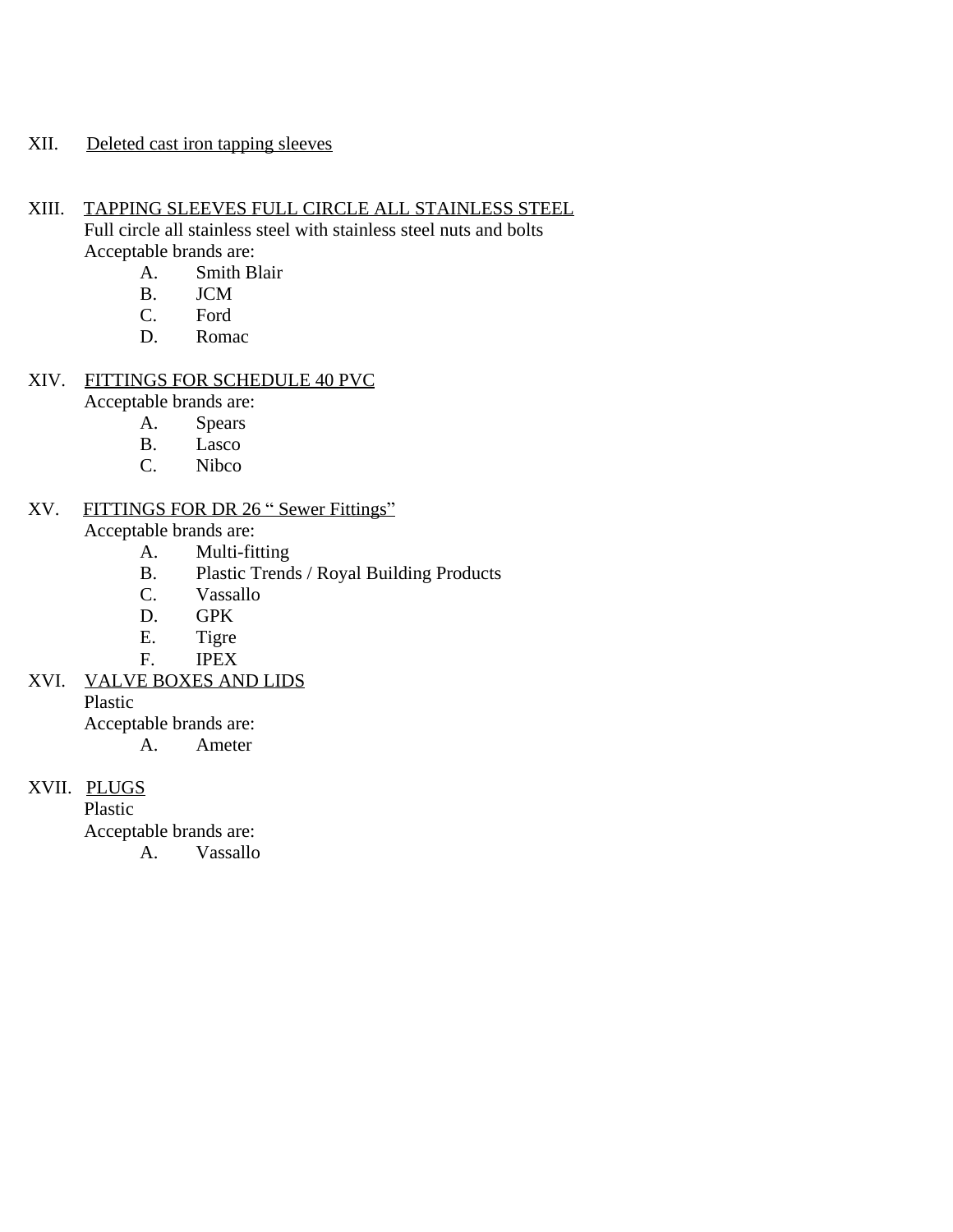#### XVIII. REPAIR CLAMPS

Stainless steel bolts Acceptable brands are:

- A. Smith Blair
- B. Ford Meter Box Series F-1-SH

#### XIX. REDI CLAMPS, BELL JOINT LEAK CLAMPS, BOLTED CAST COUPLINGSTRANSITION COUPLINGS, CUT IN REPAIR COUPLINGS Acceptable brands are:

A. Smith Blair

#### XX. SERVICE SADDLES

- A.  $2"$  TO  $4"$  315 single strap Acceptable brands are:
	- A. Smith Blair
	- B. Romac

C.

- B.  $6"$  TO  $12" 317$  double strap with npt tap Acceptable brands are:
	- A. Smith Blair
	- B. Romac

## XXI. COMPRESSION COUPLINGS 525

Acceptable brands are:

- A. Smith Blair
- B. JCM
- C. Romac

#### XXII. CLAY SEWER PIPE AND FITTINGS

- for repairs only -

Acceptable brands are:

A. Mission Clay Products

#### XXIII. SEWER DONUT

- A. Fernco
- B. DFW
- C. Flow
- D. Indiana Seal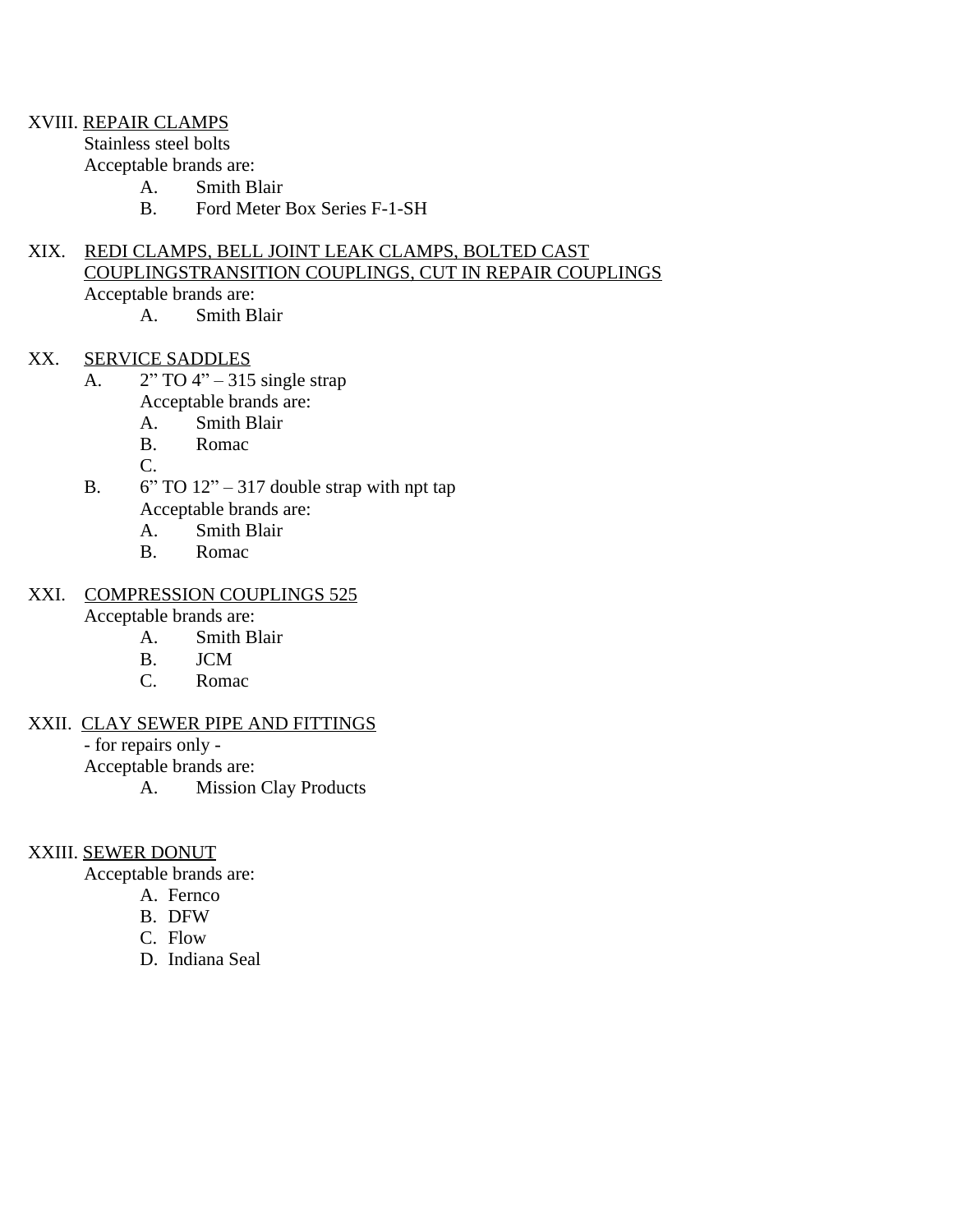#### XXIV. BANDED ADAPTOR FOR SEWER PIPE

Acceptable brands are:

- A. Fernco
- B. Flow
- C. DFW
- D. Indiana Seal

XXIV-I. SHEAR GUARD FOR BANDED ADAPTOR FOR SEWER PIPE Acceptable brands are: A. Indiana Seal, GPK

XXV. CAST IRON SOIL PIPE AND FITTINGS Acceptable brands are: A. Tyler Pipe

#### XXVI. 24" 300 POUND CAST IRON – MANHOLE RINGS/LIDS, MANHOLE EXTENSIONS,

Acceptable brands are:

- A. Bass/Hayes East Jordan Iron Works
- B. Accucast

#### XXVI-I. 30" 175 AND 210 POUND CAST IRON – MANHOLE RINGS/LIDS AND EXTENSION

Acceptable brands are:

- A. Star
- B. Sigma
- C. East Jordan Iron Works / B&H; V1420/1430
- D. Accucast<br>E Nacip
- Nacip
- F. Sermpore

#### XXVI-II. 339 CLEANOUT AND LIDS

Acceptable brands are:

- A. Bass/Hayes
- B. Serampore
- C. Accucast

#### XXVII. MANHOLE INSERTS

- A. L. F. Product
- B. Enviroquip corp.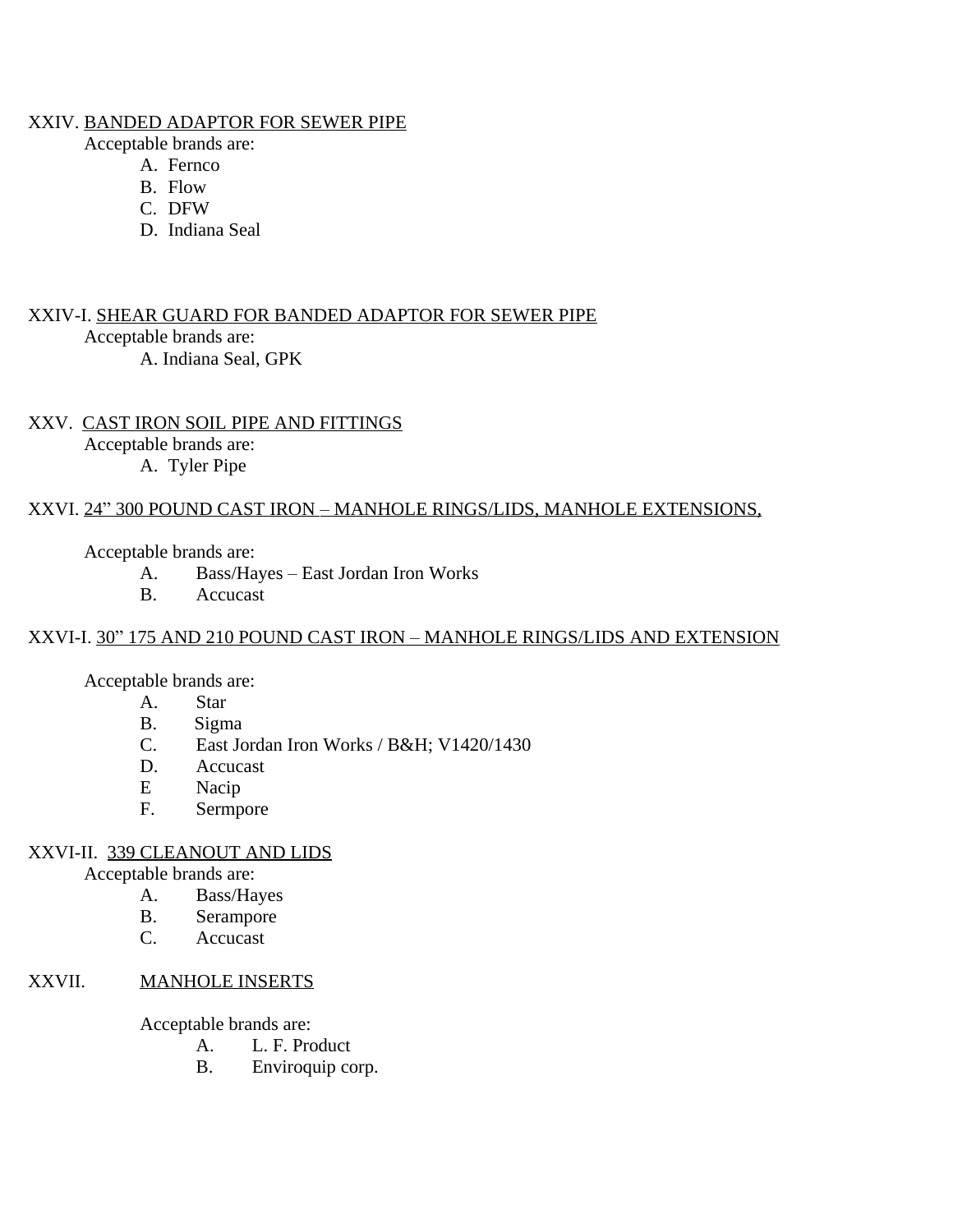#### XXVIII. MANHOLE CONES & RISERS – CONCRETE

Acceptable brands are:

- A. Hanson
- B. Tyler Product
- C. Del Zotto Products

#### XXIX. 24" STORM SEWER RING AND LID

226 RING AND 226-L LID

Acceptable brands are:

- A. Bass/Hayes
	- B. East Jordan Iron Works
	- C. Serampore
	- D. Accucast

#### XXIX.-I 30" VRM-30 REVERSIBLE CAST IRON – STORM INLET RINGS/LIDS

Acceptable brands are:

- A. Accucast
- B. Serampore
- C. Bass & Hayes, East Jordan Iron Works

#### XXX. METER BOXES AND COVERS

- A. For cleanout /sewer tap: NDS part number D1200-CI and DFW #1200TT-CI.
- B. For water tap: NDS: part number D15AMR2-OLLOC with a mouse hole on each end. DFW: part number 16AMRT.12.3K box with a mouse hole on each end of box, with a blue 1200.3K. locking lid.
- C. For driveways: 1" and  $5/8$ " x  $\frac{3}{4}$ " water meters use a Hubbell Lenoir City Inc. A221118501050 Water with one 2" touch read hole and 2ea.  $2-1/2$ " x 4" mouse hole centered each end or equal. For  $1-1/2$ " & 2" water meters use a Hubbell Lenoir City Inc. A281730507050-Water 12" or a A281730508050-Water 18" with one 2" touch read hole and 2ea. 2-1/2" x 4" mouse hole centered each end or equal. For driveways with cleanouts /sewer taps: Use a Hubbell Lenoir City Inc. A24132412A01J or equal.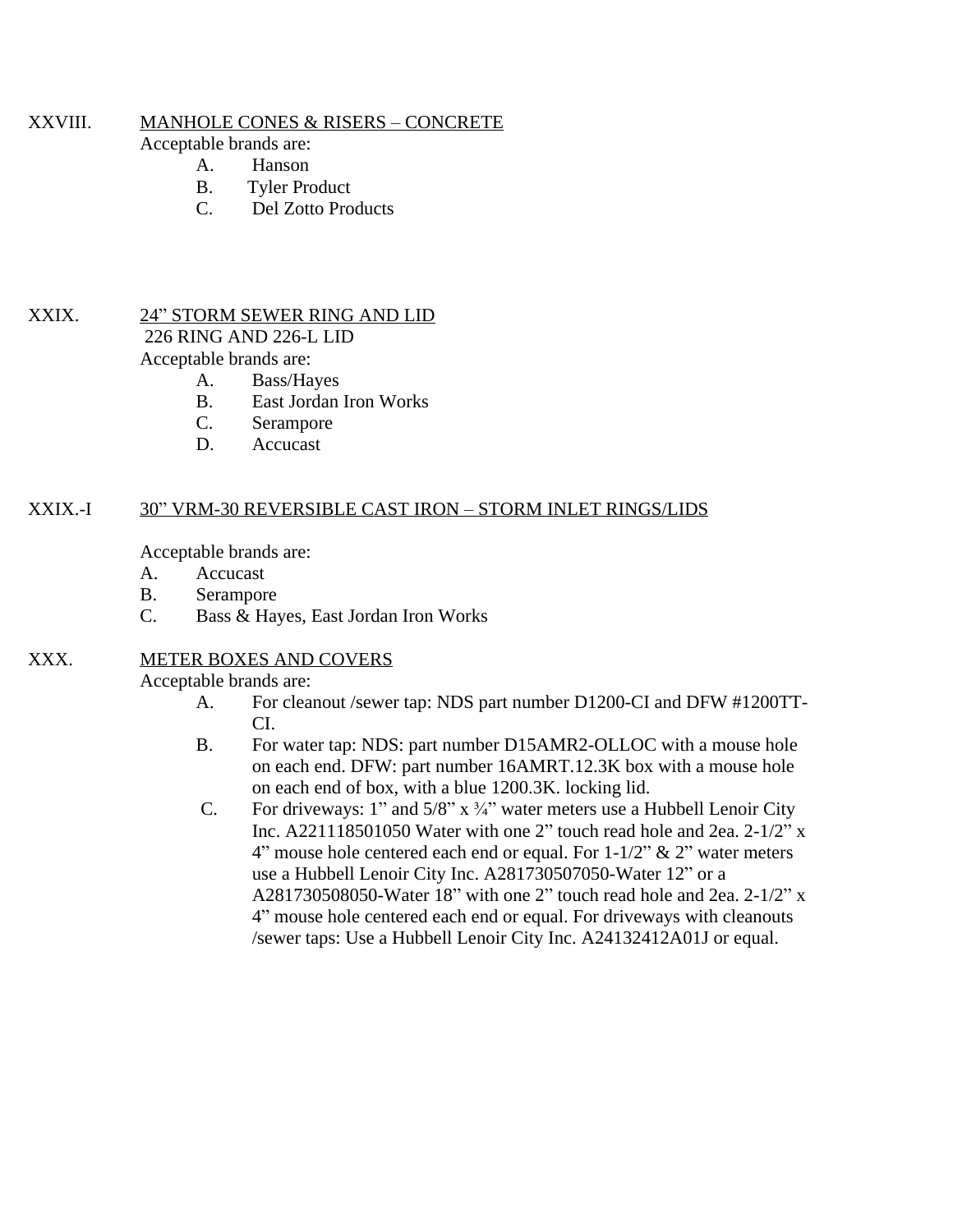#### XXXI. VALVE STAND AND LID

Acceptable brands are:

- A. Bass/Hayes
- B. Sigma
- C. Serampore
- D. Star Pipe Products
- E. Accucast
- F. Nacip

#### XXXII. TRANSITION GASKETS

Acceptable brands are:

- A. Tyler Pipe
- B. Kennedy
- C. Gates Rubber Co.

# XXXIII. PORTLAND CEMENT – 94 lb sack

Acceptable brands are:

- A. TXI
- B. Texas LeHigh
- C. Ideal

#### XXXIV. MASONRY CEMENT

Acceptable brands are:

- A. TXI
- B. Texas LeHigh<br>C. Ideal
- Ideal

#### XXXV. READY TO USE CONCRETE MIX

Acceptable brands are:

- A. Sakrete
- B. Quickrete
- C. Easy-Mix

### XXXVI. HYDRANTS

Open counter-clockwise; AWWA C-502, 4-1/2" pumper nozzle, painted yellow. Acceptable brands are:

- A. Mueller  $A 423$
- B. American Darling B84Btc<br>C. Clow-Medallion
- Clow-Medallion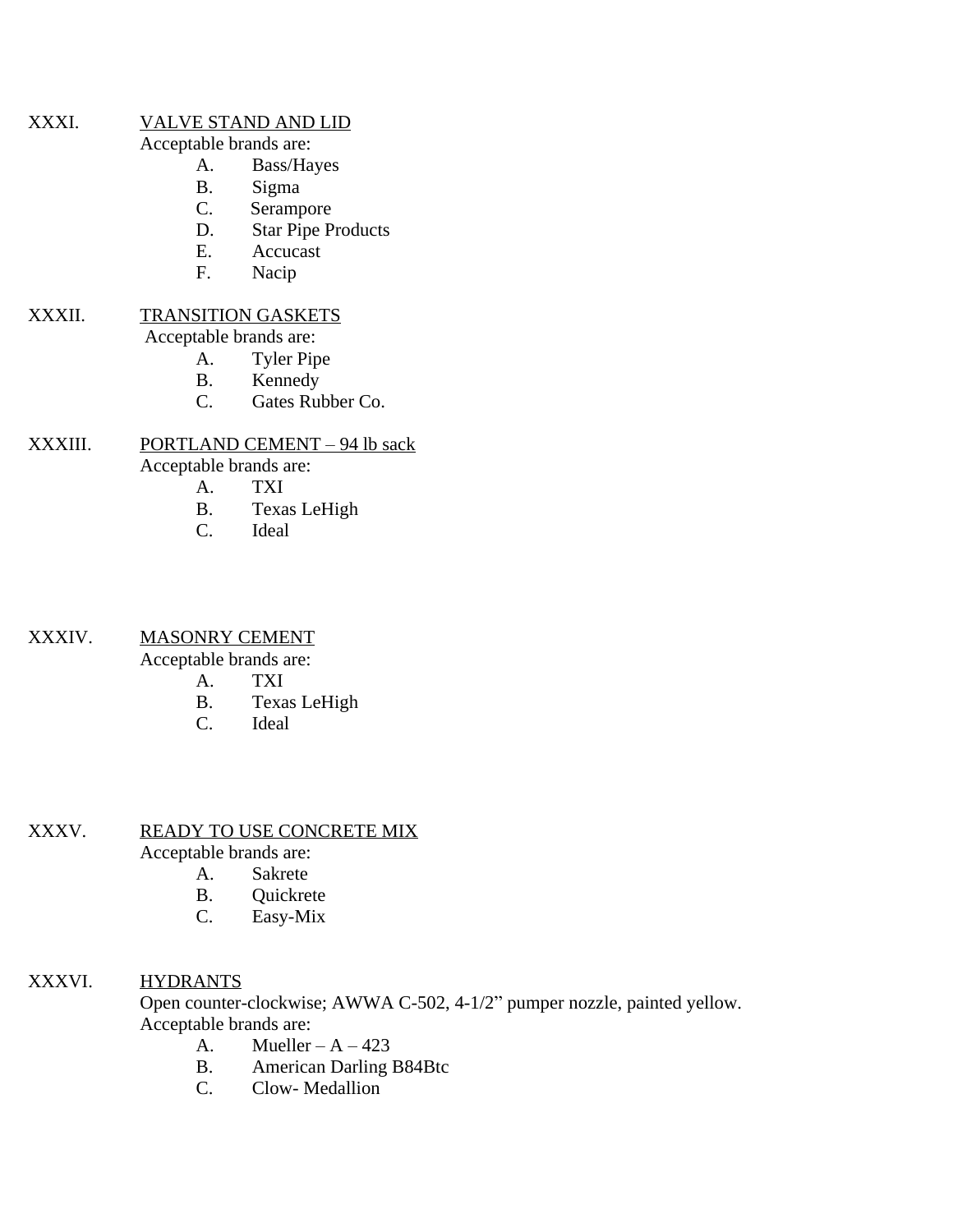#### XXXVII. PLASTIC WATER PIPE DR 18 C-900 OR CERTA-LOK C-900

Acceptable brands are:

- A. Certainteed
- B. Napco
- C. JM / PWEagle
- D. Diamond Pipe Co.
- E. Pipelife Jet Stream, Inc.
- F. Northern Pipe Co.
- G. Royal Municipal Solutions
- H. Vinylplex / Sanderson

## PLASTIC WATER PIPE UPONOR AWWA C909 (Ultra Blue) SDR 26 minimum Acceptable brands are:

### A. JM / PWEagle

#### XXXVIII. PLASTIC HEAVY WALL SEWER PIPE SDR 26 No SDR 35 Acceptable brands are:

A. Certainteed

- B. Napco<br>C. JM / P
- JM / PWEagle
- D. Pipelife Jet Stream, Inc.
- E. Diamond Pipe Co.<br>F. Hawk Pipe Co.
- Hawk Pipe Co.
- G. STC
- H. Northern Pipe Co.
- I. Royal Municipal Solutions
- J. Hawk Plastics LLC
- K. Vinylplex / Sanderson

#### XXXIX. VAULTS WITH TORRISION ASSITED LIDS Acceptable brands are:

- A. Hubbell Power Systems, Inc. (4' x 4' x 78" A2A4872507050)
	-
	- (4' x 4' x 96" A2A4896513050)
	- (4' x 4' x 108" A2A4810500050)